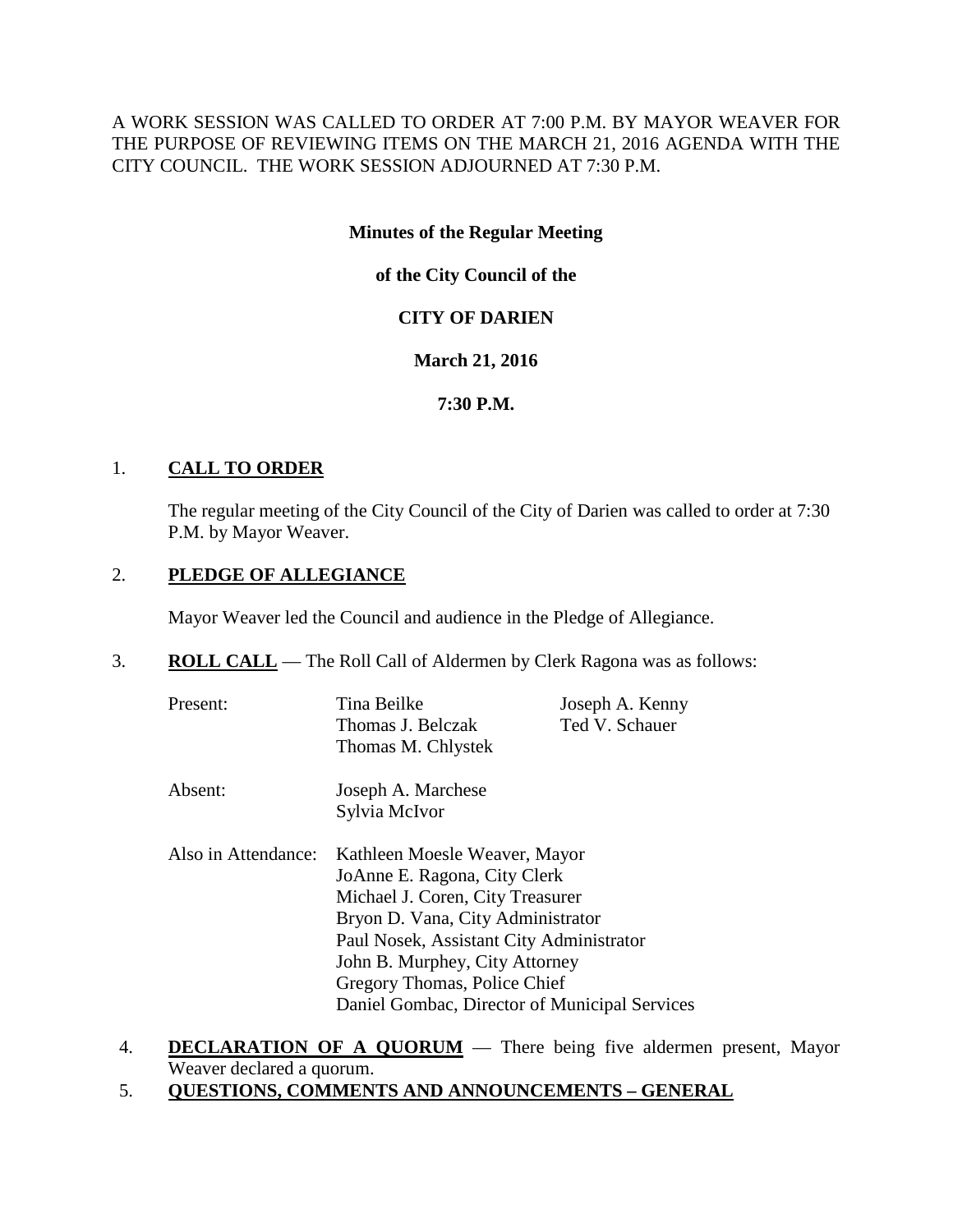Mayor Weaver asked Council to reconsider funding DarienFest back in the 2016-17 budget. Administrator Vana advised Chamber President Bongiovanni will discuss DarienFest during the Chamber of Commerce Update.

Resident, Jenn Nelson, inquired about the action the City of Darien is taking to help combat the issue of sex trafficking. Mayor Weaver advised that Chief Thomas will address the issue during the Police Department Report.

Joe Mueller, resident of Woodmere Townhomes, inquired about the proposal for the development of land on Lemont Road north of the Woodmere Subdivision. Mr. Mueller inquired if a traffic study for Lemont Road was part of the project and if the proposed plans included a berm between the two properties. Director Gombac provided an update on the proposal and confirmed the plans were submitted on March  $21<sup>st</sup>$ . Director Gombac stated that he would keep the President of the Woodmere Association apprised on the progress.

### 6. **APPROVAL OF MINUTES**

#### **A. March 7, 2016 City Council Meeting**

It was moved by Alderman Kenny and seconded by Alderman Belczak to approve the minutes of the City Council Meeting of March 7, 2015.

| Roll Call: | Ayes:   | Beilke, Belczak, Chlystek, Kenny, Schauer                       |
|------------|---------|-----------------------------------------------------------------|
|            | Nays:   | None                                                            |
|            | Absent: | Marchese, McIvor                                                |
|            |         | Results: Ayes 5, Nays 0, Absent 2<br><b>MOTION DULY CARRIED</b> |

#### **B. March 8, 2016 Administrative/Finance Committee-of-the-Whole**

It was moved by Alderman Schauer and seconded by Alderman Belczak to approve the minutes of the Administrative/Finance Committee-of-the-Whole of March 8, 2016.

Roll Call: Ayes: Beilke, Belczak, Chlystek, Kenny, Schauer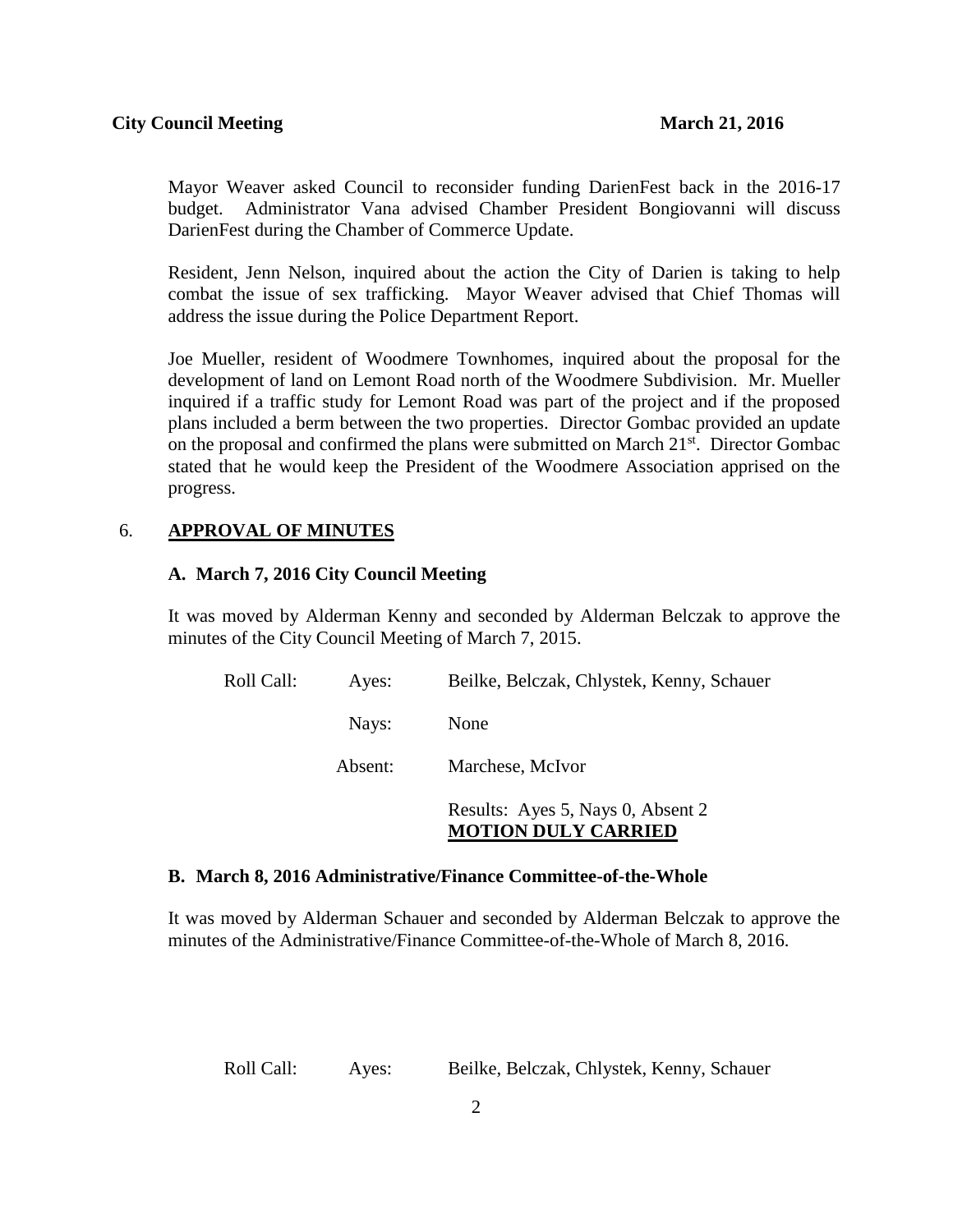Nays: None

Absent: Marchese, McIvor

Results: Ayes 5, Nays 0, Absent 2 **MOTION DULY CARRIED**

### 7. **RECEIVING OF COMMUNICATIONS**

Alderman Kenny advised that he and Chief Thomas received a letter from a local bus driver concerned with the right hand turn out of Our Lady of Peace School parking lot. Chief Thomas sent the letter to Operations Control for a recommendation.

Alderman Chlystek relayed a resident question about well water to Director Gombac. Director Gombac advised that City wells have been capped due to an agreement with the DuPage Water Commission.

Alderman Belczak received communication from a resident on  $69<sup>th</sup>$  Street regarding concerns about advertising received from a landscaper in a plastic bag with a rock inside. Resident wanted to know when advertisements become litter. Attorney Murphey stated that due to First Amendment rights, the distribution of commercial literature cannot be regulated.

Alderman Beilke received communication from a resident, 7000 block of Crest Avenue, about brush and branches in the ditch area. She reminded residents that branches can only be put out during scheduled periods. Public Works has sent letters to residents advising that branches must be removed from the public rights-of-way.

Mayor Weaver…

…received communication from Glenn Ethridge, 7300 block of Bayberry Lane, regarding the great job done with tree trimming.

…shared communication from John and Dolly Woodson, 6700 block of Dicosola Court, regarding exceptional service provided by the Darien Police Department.

### 8. **MAYOR'S REPORT**

#### **A. DARIEN CHAMBER OF COMMERCE UPDATE**

Clare Bongiovanni discussed the DarienFest budget cut and venue changes that the Darien Chamber deemed necessary to proceed with DarienFest. She addressed questions from Council.

In addition, Clare provided the following update: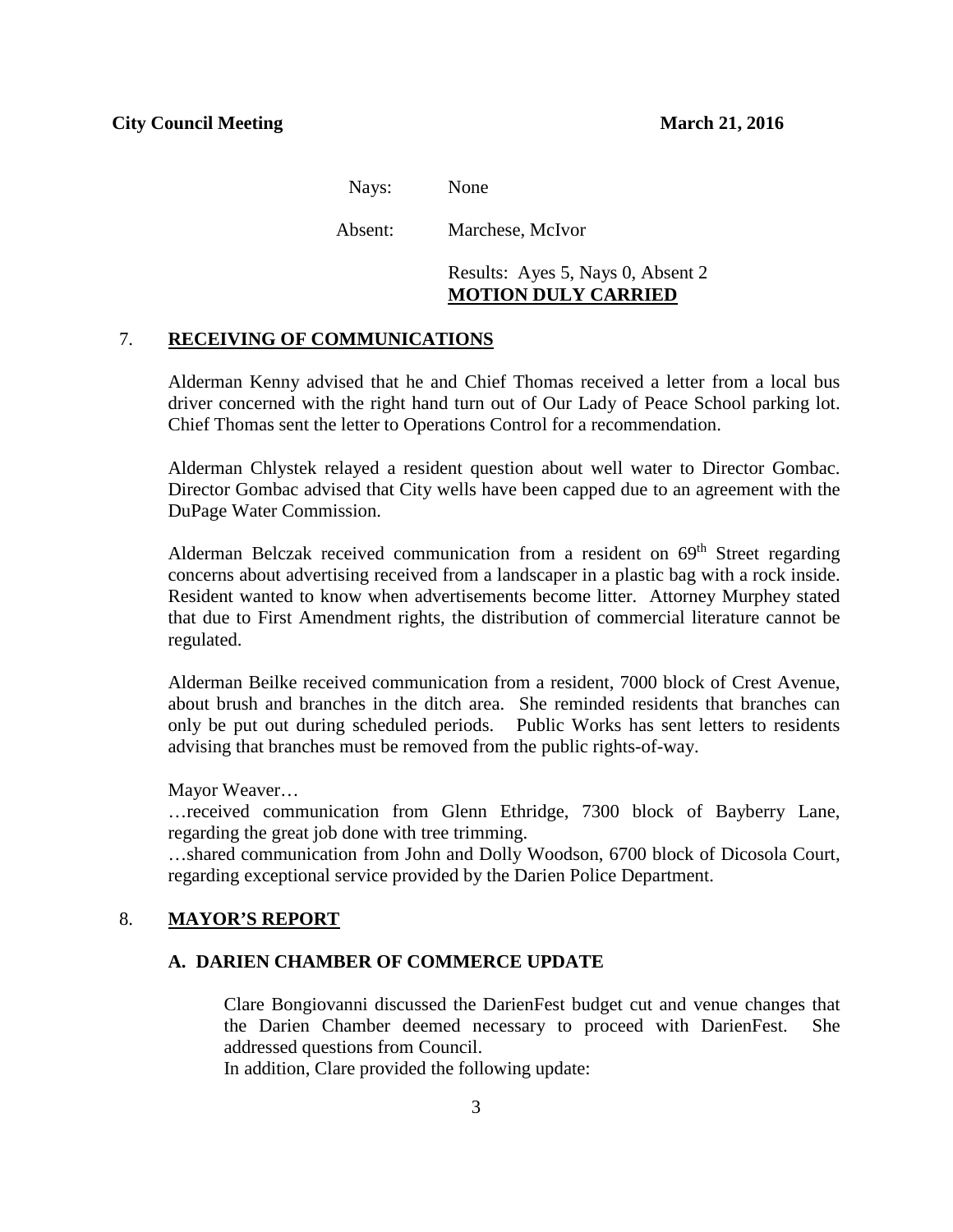### **City Council Meeting March 21, 2016**

- Welcomed new chamber members: Kiddie Academy, Veet Tobacco, Kiwanis Club of Darien, Darien Swim and Racquet Club and Tri-State Fire Protection District. Kiddie Academy celebrated their Groundbreaking Ceremony on March 14, 2016 and is expected to be up and running early 2017.
- Countryside Bank, 7380 South Route 83, is hosting a Business After Hours on March 24, 2016 from 5 – 7 P.M.
- Extra Early Bird Registration ends on April 1, 2016 for the  $16<sup>th</sup>$  Annual Darien Dash, which will be held on May 15, 2016.
- Brew & Chew", Darien's first indoor AleFest, will be held on April 23, 2016 at Chuck's Southern Comforts Café. Advance registration is recommended at darienchamber.com.
- The Darien Chamber Coffee Connection will be held on March 29, 2016 at First Merchants Bank, 8 – 9 A.M.
- All are invited to attend the Darien Chamber Women in Business "Tres De Mayo" networking event on May 3, 2016 from  $5 - 7$  P.M. at Mi Hacienda.
- The Darien Chamber, Willowbrook/Burr Ridge Chamber, and Indian Prairie Public Library will be hosting the  $2<sup>nd</sup>$  Annual Teen Job Fair on April 9,  $2016$ ,  $1 - 3$  P.M.
- Shop Local Shop Darien Cards are available for purchase at City Hall for \$5.00; cards have an expiration date of December 31, 2017.
- Darien VFW Post 2838 will host the 3<sup>rd</sup> Annual "Rockin' with the Vets" Live Benefit Concert on Friday, April 1, 2016 at Ashyana Banquets. For more information, visit [http://www.darienvfw2838.org/donate.](http://www.darienvfw2838.org/donate)
- The Darien Rotary Club is hosting their  $3<sup>rd</sup>$  Annual "Taste of Route 66" Fundraiser on April 5 2016 at 6:00 P.M. at Carriage Greens Country Club. Tickets are available at [www.tasteofroute66.org.](http://www.tasteofroute66.org/)

Clare Bongiovanni introduced Bill Robertson, Vice-President of Commercial Banking, and Corrine Ganiec, Branch Center Manager, with First Merchants Bank. Ms. Ganiec reviewed the bank services; she announced the 8<sup>th</sup> Annual Shred Event will be held on August 27, 2016 from 10:00 A.M. – Noon at their Cass Avenue location.

Mayor Weaver polled the Council for their thoughts about funding DarienFest; the item will be presented at the next Council meeting.

## 9. **CITY CLERK'S REPORT**

Clerk Ragona announced the City offices will be closed on Friday, March 25, 2016 in observance of Good Friday.

## 10. **CITY ADMINISTRATOR'S REPORT**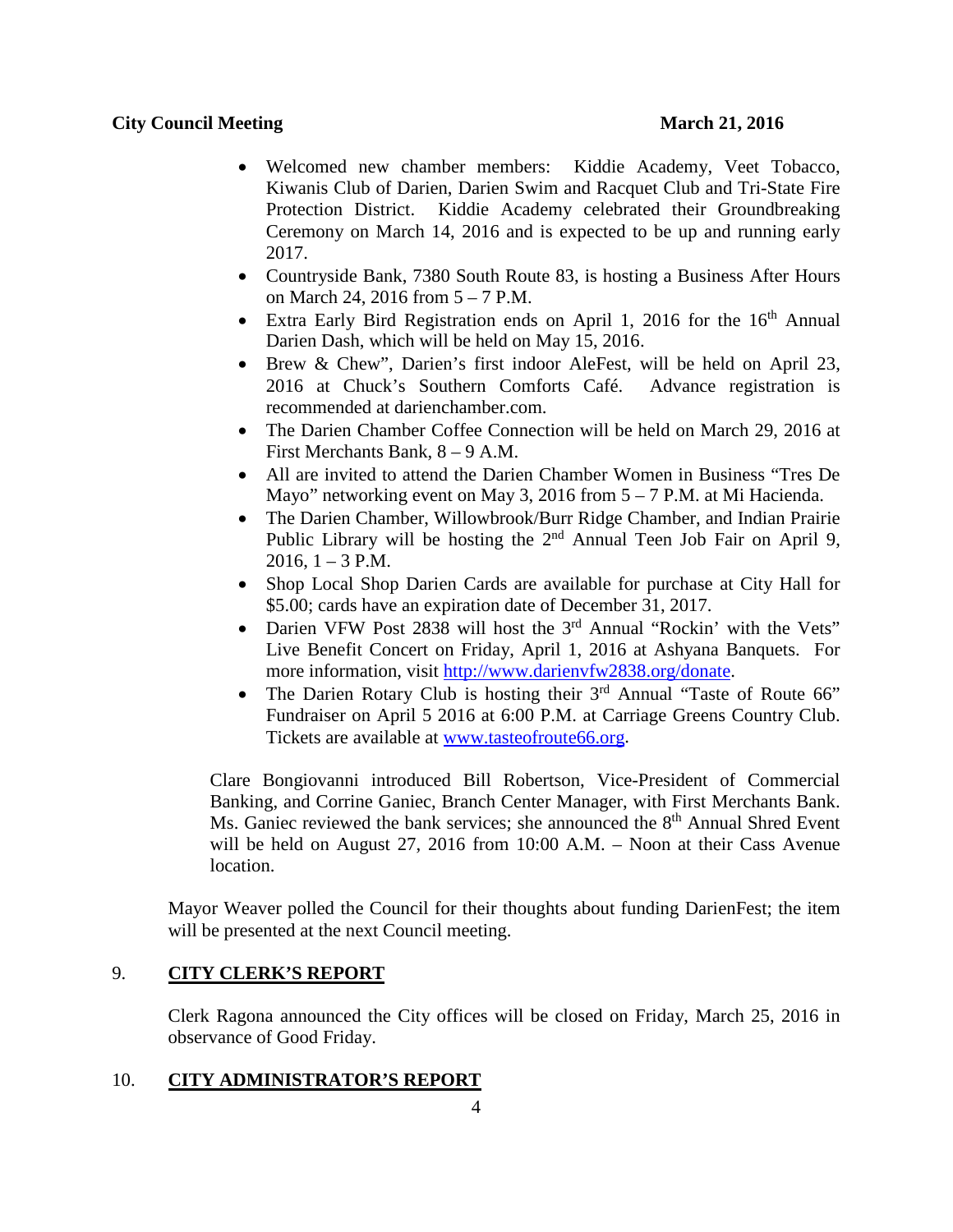Administrator Vana asked for a Committee-of-the-Whole meeting to review comments, suggestions, and questions received regarding the Citizen of the Year. The Committeeof-the-Whole will review the issue on April 4, 2016 at 6:30 P.M.

## 11. **DEPARTMENT HEAD INFORMATION/QUESTIONS**

#### **A. POLICE DEPARTMENT MONTHLY REPORT - FEBRUARY 2016**

The February 2016 Police Department Monthly Report is available on the City website. Chief Thomas reviewed the following topics:

- Elderly Services Program
- Tip Line
- Sex Trafficking

Chief Thomas responded to questions from Council.

#### **B. MUNICIPAL SERVICES**

Director Gombac – no report.

Alderman Kenny asked for an update on Darien Pointe; Director Gombac advised all available space is spoken for pending permits.

### 12. **TREASURER'S REPORT**

#### **A. WARRANT NUMBER 15-16-21**

It was moved by Alderman Beilke and seconded by Alderman Belczak to approve payment of Warrant Number 15-16-21 in the amount of \$565,360.19 from the enumerated funds; and \$262,721.98 from payroll funds for the period ending 03/03/16; for a total to be approved of \$828,082.17.

| Roll Call: | Ayes:   | Beilke, Belczak, Chlystek, Kenny, Schauer                       |
|------------|---------|-----------------------------------------------------------------|
|            | Nays:   | None                                                            |
|            | Absent: | Marchese, McIvor                                                |
|            |         | Results: Ayes 5, Nays 0, Absent 2<br><b>MOTION DULY CARRIED</b> |

## **B. TREASURER'S REPORT – FEBRUARY 2016**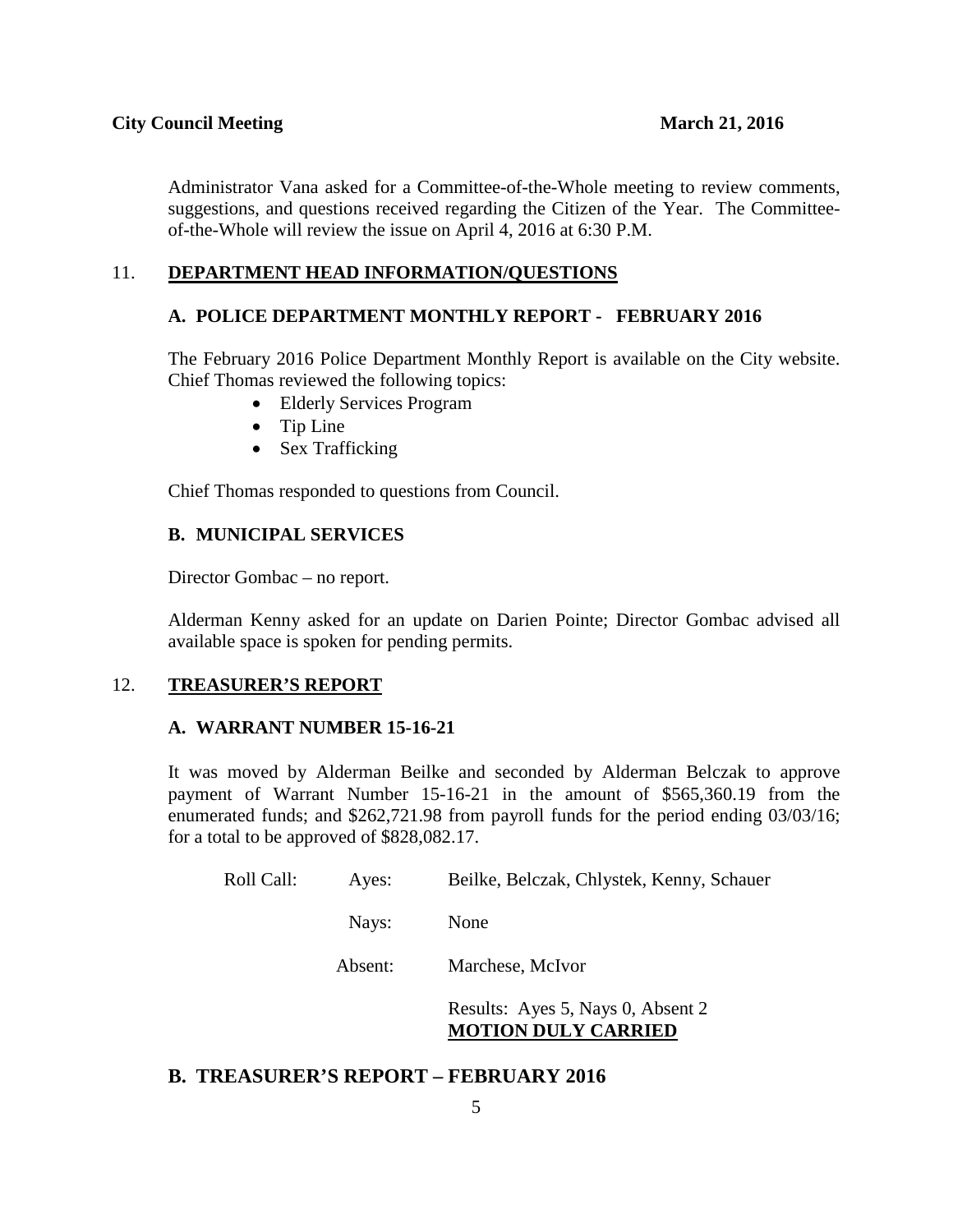Treasurer Coren reviewed year-to-date sources of revenue, expenditures, and fund balances through the month of February 2016:

| General Fund:                       | Revenue \$12,390,793; Expenditures \$9,056,354;    |
|-------------------------------------|----------------------------------------------------|
|                                     | Current Balance \$3,951,581                        |
| Water Fund:                         | Revenue \$4,508,809; Expenditures \$5,475,573;     |
|                                     | Current Balance (\$932,746)                        |
| Motor Fuel Tax Fund:                | Revenue \$476,922; Expenditures \$423,615; Current |
|                                     | <b>Balance \$335,395</b>                           |
| Water Depreciation Fund:            | Revenue \$350,007; Expenditures \$126,543; Current |
|                                     | <b>Balance \$98,133</b>                            |
| Capital Improvement Fund:           | Revenue \$2,361,618; Expenditures \$3,407,043;     |
|                                     | Current Balance \$4,642,032                        |
| Capital Projects Debt Service Fund: | Revenue \$507,236; Expenditures \$507,236; Current |
|                                     | Balance of (\$0)                                   |

# 13. **STANDING COMMITTEE REPORTS**

**Administrative/Finance Committee** – Chairman Schauer advised the next meeting of the Administrative/Finance Committee is scheduled for April 4, 2016 at 6:00 P.M. (time may change to 5:30 or 5:45 P.M.)

**Municipal Services Committee** – Alderman Belczak advised the next meeting of the Municipal Services Committee is scheduled for March 28, 2016 at 6:30 P.M.

**Police Committee** – Clerk Ragona advised the next meeting of the Police Committee is scheduled for April 18, 2016 at 6:00 P.M. in the Police Department Training Room.

## 14. **QUESTIONS AND COMMENTS – AGENDA RELATED**

Resident, Jenn Nelson, inquired about using cloud-based organizations for DarienFest sponsorship. Mayor Weaver advised she needed to contact Clare Bongiovanni with the Darien Chamber.

## 15. **OLD BUSINESS**

There was no Old Business.

## 16. **CONSENT AGENDA**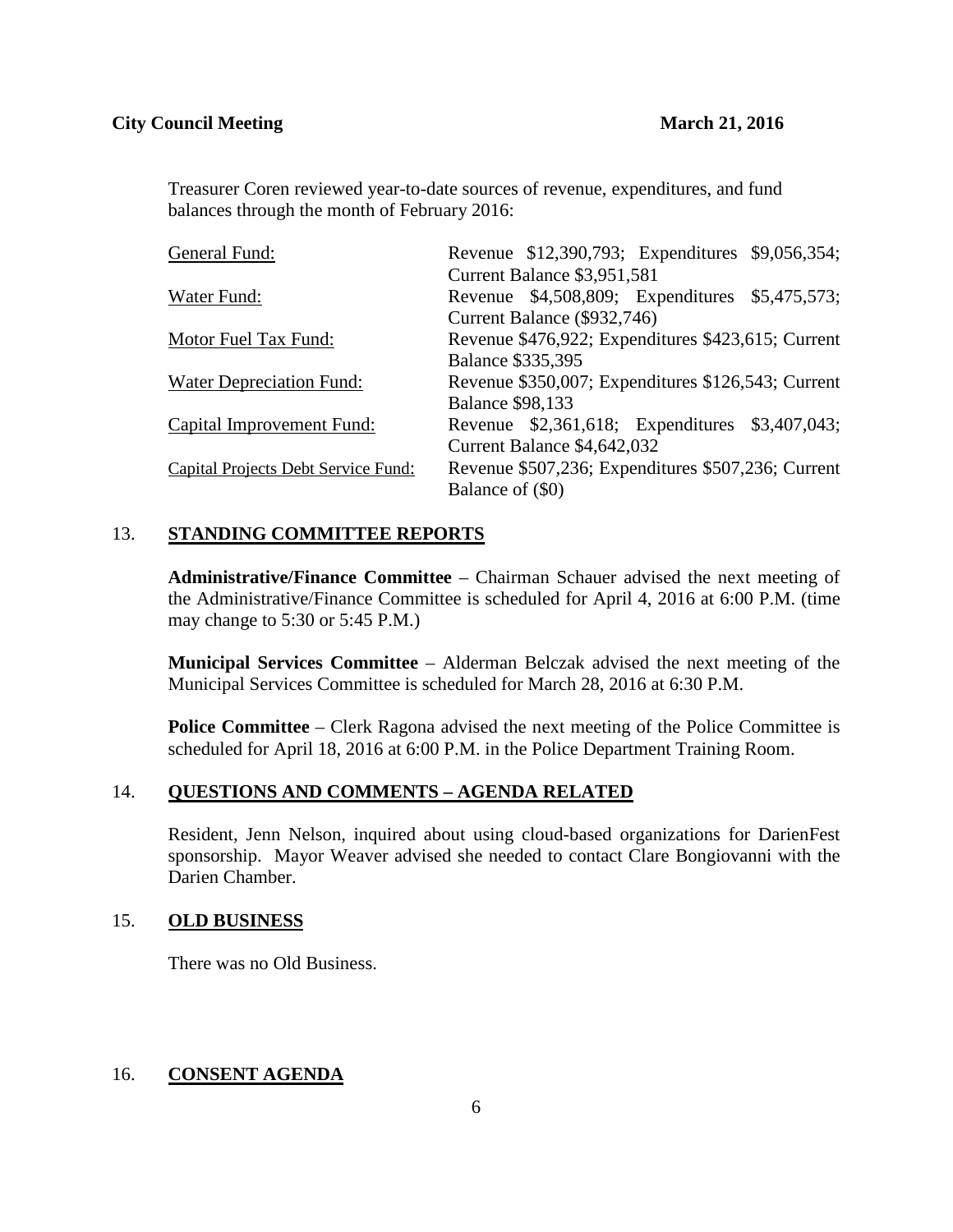It was moved by Alderman Kenny and seconded by Alderman Chlystek to approve by Omnibus Vote the following items on the Consent Agenda:

- **A. CONSIDERATION OF A MOTION TO GRANT A WAIVER OF THE RAFFLE LICENSE BOND REQUIREMENT FOR SIGNATURE EVENTS ON BEHALF OF THE COMMUNITY HOUSE/CHARLIES'S GIFT CENTER FOR AUTISM AND RELATED PROBLEMS.**
- **B. ORDINANCE NO. O-06-16 AN ORDINANCE AUTHORIZING THE SALE OF PERSONAL PROPERTY OWNED BY THE CITY OF DARIEN (DIGITAL CAMERA, STEEL CABINETS, VIDEO RECORDER, LAPTOP, ETC.)**
- **C. RESOLUTION NO. R-37-16 A RESOLUTION ACCEPTING THE UNIT PRICE PROPOSAL FOR ANALYTICAL SOIL TESTING FEES FROM TESTING SERVICES CORPORATION AT THE PROPOSED UNIT PRICES FOR CERTAIN WASTE FOR A PERIOD OF MAY 1, 2016 THROUGH APRIL 30, 2017**
	- Roll Call: Ayes: Beilke, Belczak, Chlystek, Kenny, Schauer
		- Nays: None

Absent: Marchese, McIvor

Results: Ayes 5, Nays 0, Absent 2 **MOTION DULY CARRIED**

#### 17. **NEW BUSINESS**

### **A. CONSIDERATION OF A MOTION TO APPROVE AN ORDINANCE ABATING PROPERTY TAX HERETOFORE LEVIED BY ORDINANCE NO. O-28-12**

It was moved by Alderman Schauer and seconded by Alderman Beilke to approve the motion as presented.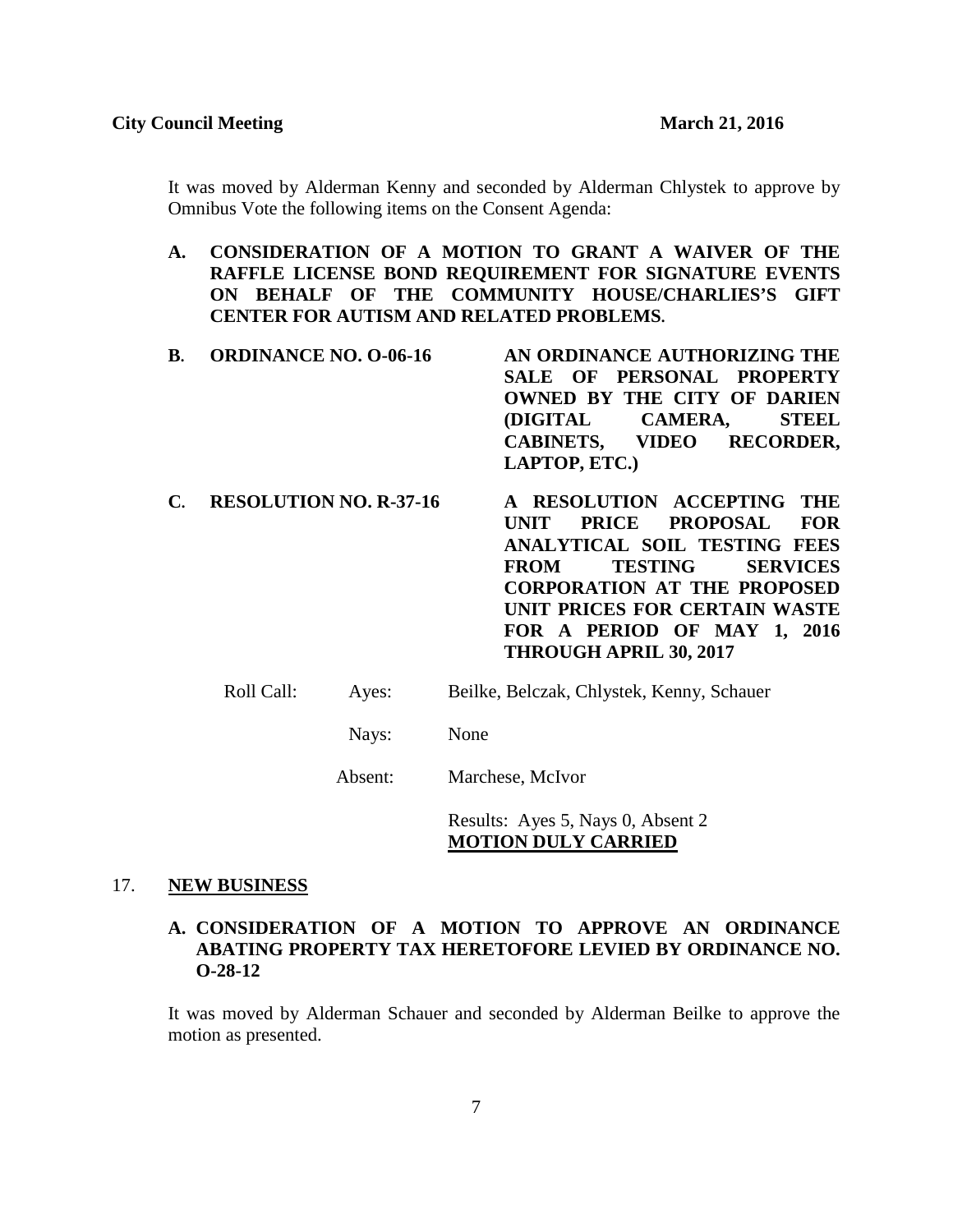### **ORDINANCE NO. O-07-16 AN ORDINANCE ABATING PROPERTY TAX HERETOFORE LEVIED BY ORDINANCE NO. O-28-12**

Roll Call: Ayes: Beilke, Belczak, Chlystek, Kenny, Schauer

Nays: None

Absent: Marchese, McIvor

Results: Ayes 5, Nays 0, Absent 2 **MOTION DULY CARRIED**

## **B. CONSIDERATION OF A MOTION TO APPROVE AN ORDINANCE AMENDING SECTION 6C-4-7 OF THE DARIEN CITY CODE, "WATER CONSUMPTION CHARGES"**

It was moved by Alderman Schauer and seconded by Alderman Belczak to approve the motion as presented.

Administrator Vana explained and reviewed the rates that would be taking effect May 2016.

| <b>ORDINANCE NO. O-08-16</b> |         |      | AN                                         | <b>ORDINANCE</b> |       |  | <b>AMENDING</b><br><b>SECTION 6C-4-7 OF THE DARIEN</b> |
|------------------------------|---------|------|--------------------------------------------|------------------|-------|--|--------------------------------------------------------|
|                              |         |      | <b>CITY</b><br><b>CONSUMPTION CHARGES"</b> |                  | CODE, |  | "WATER                                                 |
| Roll Call:                   | Ayes:   |      | Beilke, Belczak, Chlystek, Kenny, Schauer  |                  |       |  |                                                        |
|                              | Nays:   | None |                                            |                  |       |  |                                                        |
|                              | Absent: |      | Marchese, McIvor                           |                  |       |  |                                                        |

Results: Ayes 5, Nays 0, Absent 2 **MOTION DULY CARRIED**

**C. CONSIDERATION OF A MOTION TO APPROVE AN ORDINANCE AMENDING TITLE 3, CHAPTER 4, "MUNICIPAL TAXATION" OF THE CITY OF DARIEN CITY CODE BY ADDING NEW SECTION 3-4-10, "FOOD AND BEVERAGE TAX", THERETO**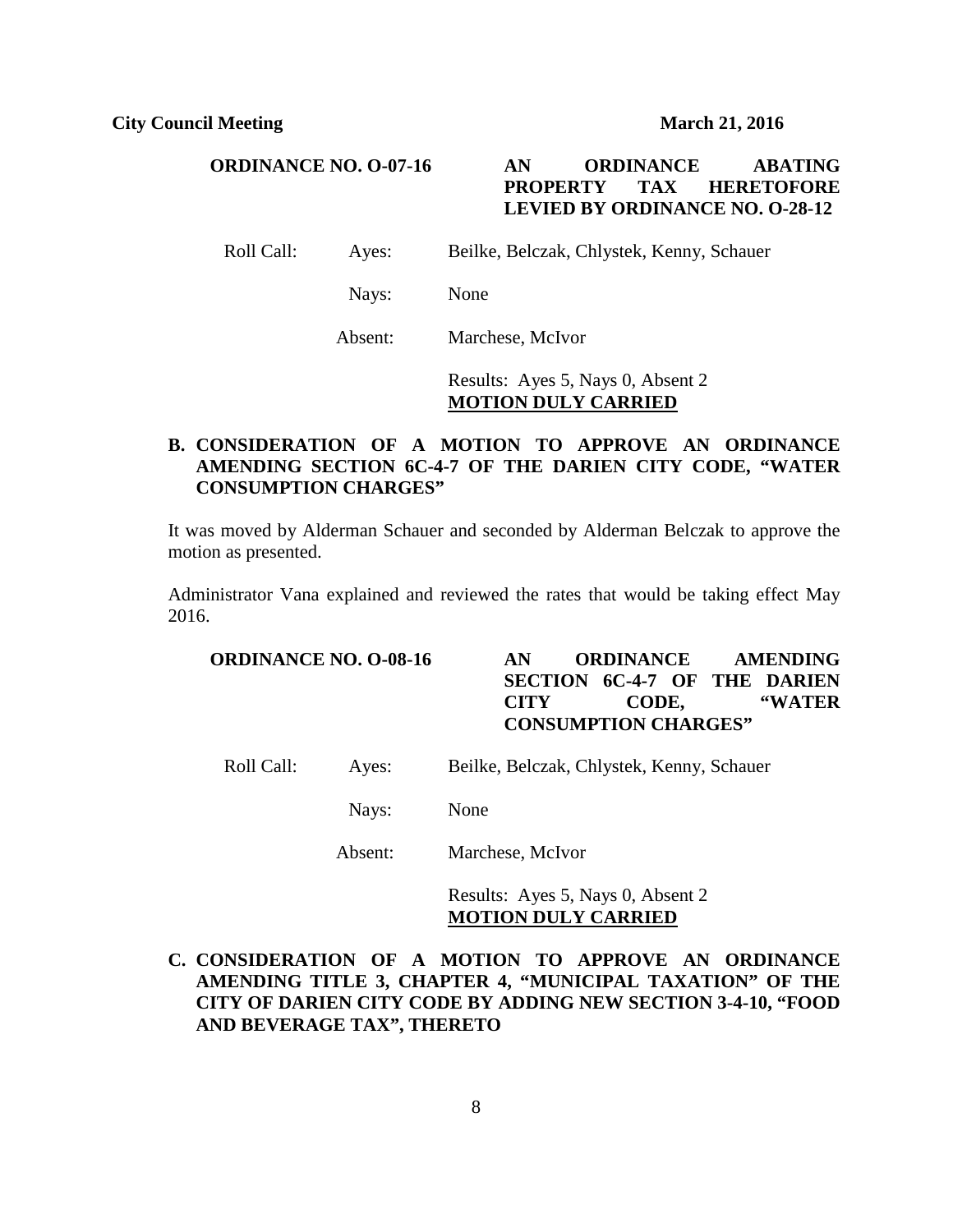### **City Council Meeting 21, 2016**

It was moved by Alderman Beilke and seconded by Alderman Belczak to approve the motion as presented.

Administrator Vana reviewed the budget process and history behind the increase; he reviewed the rates and shared estimated revenue to be generated.

| AN ORDINANCE AMENDING TITLE   |
|-------------------------------|
| 3, CHAPTER 4, "MUNICIPAL      |
| TAXATION", OF THE CITY OF     |
| DARIEN CITY CODE BY ADDING    |
| NEW SECTION 3-4-10, "FOOD AND |
| <b>BEVERAGE TAX", THERETO</b> |
|                               |

Roll Call: Ayes: Beilke, Belczak, Chlystek, Schauer

Nays: Kenny

Absent: Marchese, McIvor

Results: Ayes 4, Nays 1, Absent 2 **MOTION DULY CARRIED**

# **D. CONSIDERATION OF A MOTION TO APPROVE AN ORDINANCE AMENDING TITLE 3, CHAPTER 4, "MUNICIPAL TAXATION", OF THE CITY OF DARIEN CITY CODE BY ADDING NEW SECTION 3-4-11, "MOTOR VEHICLE FUEL TAX", THERETO**

It was moved by Alderman Schauer and seconded by Alderman Belczak to approve the motion as presented.

| <b>ORDINANCE NO. O-10-16</b> | AN ORDINANCE AMENDING TITLE      |
|------------------------------|----------------------------------|
|                              | 3, CHAPTER 4, "MUNICIPAL         |
|                              | TAXATION", OF THE CITY OF        |
|                              | DARIEN CITY CODE BY ADDING       |
|                              | NEW SECTION 3-4-11, "MOTOR       |
|                              | <b>VEHICLE FUEL TAX, THERETO</b> |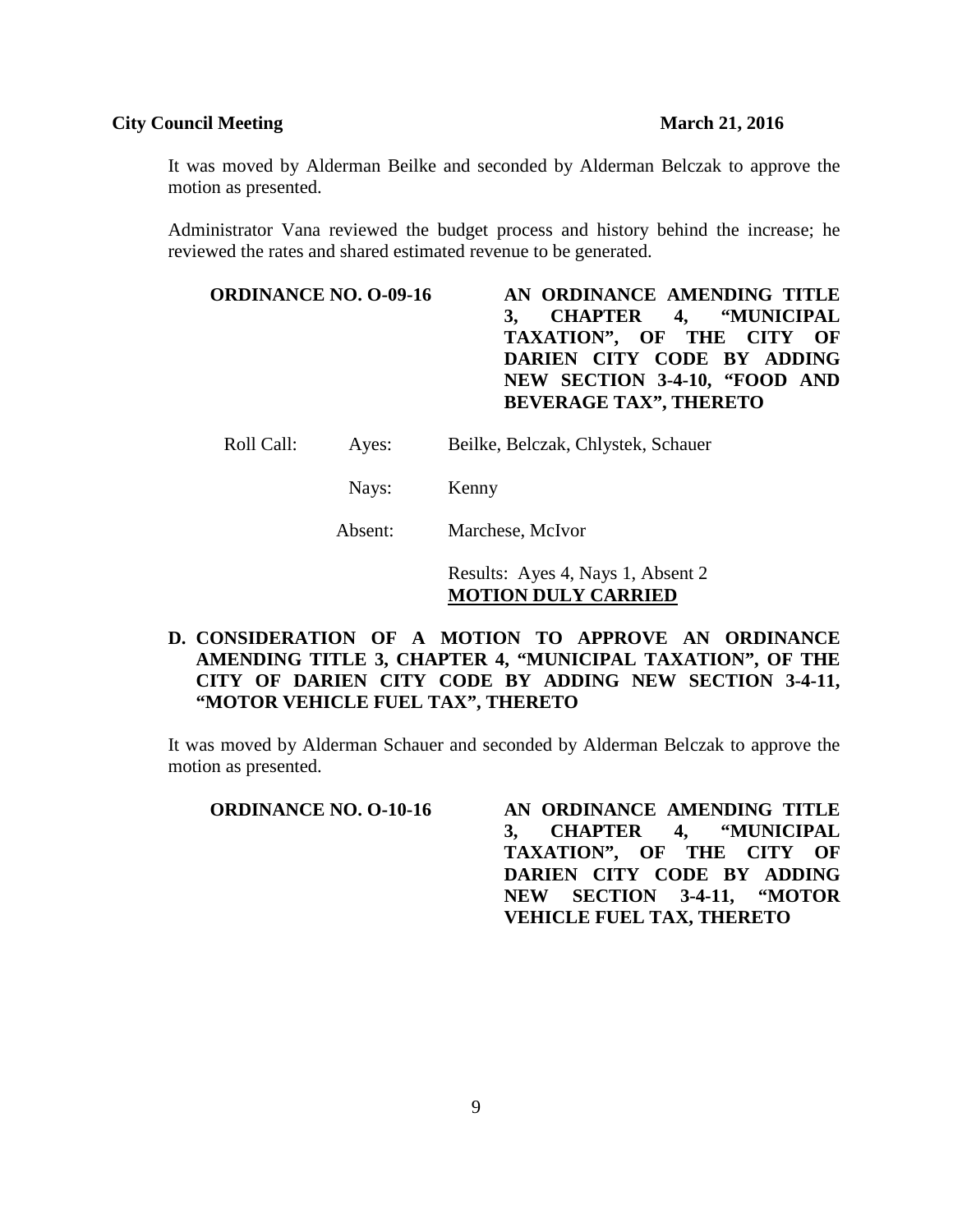| Roll Call: | Ayes:   | Beilke, Belczak, Chlystek, Schauer |
|------------|---------|------------------------------------|
|            | Nays:   | Kenny                              |
|            | Absent: | Marchese, McIvor                   |
|            |         | Results: Ayes 4, Nays 1, Absent 2  |

# **E. CONSIDERATION OF A MOTION TO APPROVE A RESOLUTION AUTHORIZING THE MAYOR TO AMEND THE PRIVATE PROPERTY-DEVELOPMENT STORM WATER MANAGEMENT ASSISTANCE POLICY FOR AN ADDITIONAL FUNDING LEVEL, LEVEL 1 AND LEVEL 2 FOR THE REAR YARD DRAINAGE ASSISTANCE PROGRAM.**

**MOTION DULY CARRIED**

It was moved by Alderman Beilke and seconded by Alderman Schauer to table to April 4, 2016 a resolution authorizing the Mayor to amend the private property-development storm water management assistance policy for an additional funding level, level 1 and level 2 for the rear yard drainage assistance program.

| Roll Call: | Ayes:   | Beilke, Belczak, Chlystek, Kenny, Schauer                 |
|------------|---------|-----------------------------------------------------------|
|            | Nays:   | None                                                      |
|            | Absent: | Marchese, McIvor                                          |
|            |         | Results: Ayes 5, Nays 0, Absent 2<br><b>MOTION TABLED</b> |

#### 18. **QUESTIONS, COMMENTS AND ANNOUNCEMENTS – GENERAL**

Alderman Beilke advised the Darien Woman's Club would purchase one of the benches for Darien Pointe.

Clerk Ragona invited all to attend the Darien Rotary Club Fundraiser on April 5 at Carriage Greens Country Club; the purpose is to raise funds for the Food For Kids (backpack) Program.

#### **ADJOURNMENT**

There being no further business to come before the City Council, it was moved by Alderman Schauer and seconded by Alderman Beilke to adjourn the City Council meeting.